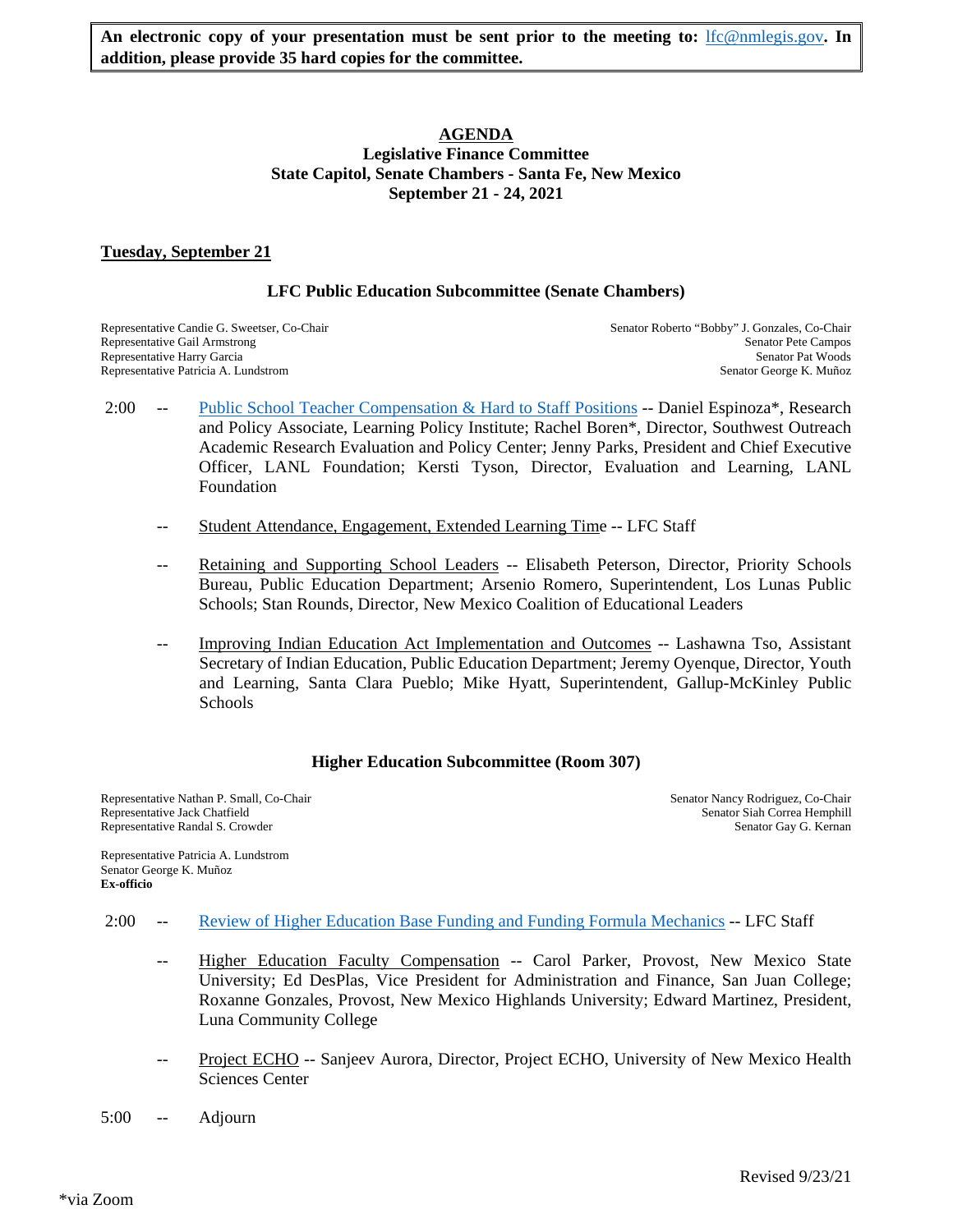## **LFC AGENDA, September 21 - 24, 2021 Page 2**

# **Wednesday, September 22 (FULL COMMITTEE BEGINS)**

- 8:30 -- [Progress Report: Measuring Pandemic Learning Outcomes](https://www.nmlegis.gov/Committee/Handouts?CommitteeCode=ALFC&Date=9/21/2021&ItemNumber=3) -- Ryan Tolman, Program Evaluator, Legislative Finance Committee; Janelle Taylor Garcia, Program Evaluator, Legislative Finance Committee; Gwen Perea Warniment, Deputy Secretary, Teaching, Learning and Assessment, Public Education Department
- 10:30 -- [New Mexico Finance Authority](https://www.nmlegis.gov/Committee/Handouts?CommitteeCode=ALFC&Date=9/21/2021&ItemNumber=4) -- Marquita Russel, Chief Executive Officer, New Mexico Finance Authority
- 11:30 -- [Federal Stimulus Funding Update](https://www.nmlegis.gov/Committee/Handouts?CommitteeCode=ALFC&Date=9/21/2021&ItemNumber=5) -- Eric Chenier, Analyst, Legislative Finance Committee; Catherine Dry, Program Evaluator, Legislative Finance Committee
- 12:30 -- Lunch
- 1:30 --

# **Subcommittee A - Senate Chambers**

Representative Nathan P. Small, Chair Senator Pete Campos, Vice Chair Senator Pete Campos, Vice Chair Senator Pete Campos, Vice Chair Senator Pete Campos, Vice Chair Senator Pat Woods Representative Jack Chatfield Representative Randal S. Crowder Senator Roberto "Bobby" J. Gonzales Representative Candie G. Sweetser

Representative Patricia A. Lundstrom Senator George K. Muñoz **Ex-officio**

## **Health and Human Services:**

- 1. [Commission for the Blind \(606\)](https://www.nmlegis.gov/Committee/Handouts?CommitteeCode=ALFC&Date=9/21/2021&ItemNumber=6) -- Esquibel
- 2. [Commission for the Deaf and Hard-of-Hearing Persons \(604\)](https://www.nmlegis.gov/Committee/Handouts?CommitteeCode=ALFC&Date=9/21/2021&ItemNumber=7) -- Esquibel
- 3. [Governor's Commission on Disability \(645\)](https://www.nmlegis.gov/Committee/Handouts?CommitteeCode=ALFC&Date=9/21/2021&ItemNumber=8) -- Esquibel
- 4. [Developmental Disabilities Council \(647\)](https://www.nmlegis.gov/Committee/Handouts?CommitteeCode=ALFC&Date=9/21/2021&ItemNumber=9) -- Klundt
- 5. [Miners' Hospital \(662\)](https://www.nmlegis.gov/Committee/Handouts?CommitteeCode=ALFC&Date=9/21/2021&ItemNumber=10) -- Esquibel
- 6. [Martin Luther King, Jr. Commission \(605\)](https://www.nmlegis.gov/Committee/Handouts?CommitteeCode=ALFC&Date=9/21/2021&ItemNumber=11) -- Chenier
- 7. [Office of African American Affairs \(603\)](https://www.nmlegis.gov/Committee/Handouts?CommitteeCode=ALFC&Date=9/21/2021&ItemNumber=12) -- Chenier
- 8. [Division of Vocational Rehabilitation \(644\)](https://www.nmlegis.gov/Committee/Handouts?CommitteeCode=ALFC&Date=9/21/2021&ItemNumber=13) -- Esquibel

# **Subcommittee B - Room 307**

Senator Steven P. Neville

Senator Nancy Rodriguez, Chair **Representative Harry Garcia, Vice Chair** Representative Harry Garcia, Vice Chair Senator Siah Correa Hemphill **Senator Siah Correa Hemphill** Representative Gail Armstrong Senator Gay G. Kernan<br>
Representative Javier Martinez Representative Javier Martinez

Representative Patricia A. Lundstrom Senator George K. Muñoz **Ex-officio**

# **Economic Development / Natural Resources / Other:**

- 1. [Department of Game and Fish \(516\)](https://www.nmlegis.gov/Committee/Handouts?CommitteeCode=ALFC&Date=9/21/2021&ItemNumber=14) -- Wan
- 2. [Office of Natural Resources Trustee \(668\)](https://www.nmlegis.gov/Committee/Handouts?CommitteeCode=ALFC&Date=9/21/2021&ItemNumber=15) -- Wan
- 3. [Youth Conservation Corps \(522\)](https://www.nmlegis.gov/Committee/Handouts?CommitteeCode=ALFC&Date=9/21/2021&ItemNumber=16) -- Wan
- 4. [Livestock Board \(508\)](https://www.nmlegis.gov/Committee/Handouts?CommitteeCode=ALFC&Date=9/21/2021&ItemNumber=17) -- Wan
- 5. [Workers' Compensation Administration \(632\)](https://www.nmlegis.gov/Committee/Handouts?CommitteeCode=ALFC&Date=9/21/2021&ItemNumber=18) -- Chenier
- 6. [Public Employees Labor Relations Board \(379\)](https://www.nmlegis.gov/Committee/Handouts?CommitteeCode=ALFC&Date=9/21/2021&ItemNumber=19) -- Jorgensen
- 7. [Spaceport Authority \(495\)](https://www.nmlegis.gov/Committee/Handouts?CommitteeCode=ALFC&Date=9/21/2021&ItemNumber=20) -- Dick-Peddie
- 8. [State Fair Commission \(460\)](https://www.nmlegis.gov/Committee/Handouts?CommitteeCode=ALFC&Date=9/21/2021&ItemNumber=21) -- Chenier

5:00 -- Adjourn

# **Thursday, September 23**

8:15 -- [Health Insurance Exchange](https://www.nmlegis.gov/Committee/Handouts?CommitteeCode=ALFC&Date=9/21/2021&ItemNumber=22) -- Jeffery Bustamante, Chief Executive Officer, beWellnm; Russell Toal, Superintendent, Office of the Superintendent of Insurance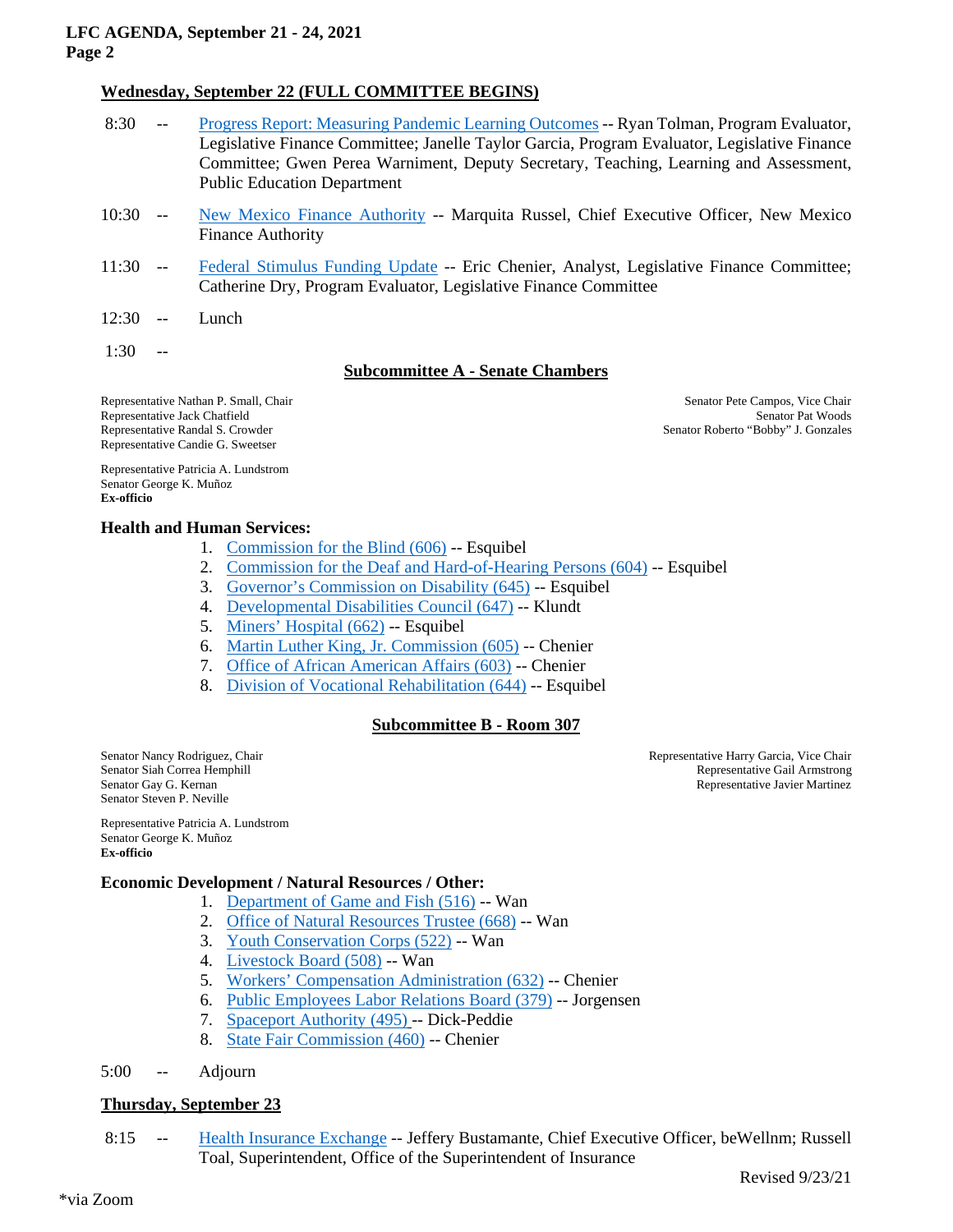## **LFC AGENDA, September 21 - 24, 2021 Page 3**

# **Thursday, September 23 (continued)**

| 9:15                                                                                                                                            |                          | Retiree Healthcare Authority (343) -- David Archuleta, Executive Director, Retiree Health Care<br>Authority                 |                                                                                             |
|-------------------------------------------------------------------------------------------------------------------------------------------------|--------------------------|-----------------------------------------------------------------------------------------------------------------------------|---------------------------------------------------------------------------------------------|
| 10:00                                                                                                                                           | $\overline{\phantom{m}}$ | Public School Insurance Authority (342) -- Richard Valerio, Executive Director, Public School<br><b>Insurance Authority</b> |                                                                                             |
| 11:00                                                                                                                                           | $\overline{\phantom{m}}$ | FY21 Fourth Quarter Performance Reports -- LFC Staff                                                                        |                                                                                             |
| 12:00                                                                                                                                           | $-$                      | Lunch                                                                                                                       |                                                                                             |
| 1:30                                                                                                                                            | $-$                      | <b>Subcommittee A - Senate Chambers</b>                                                                                     |                                                                                             |
| Representative Nathan P. Small, Chair<br>Representative Jack Chatfield<br>Representative Randal S. Crowder<br>Representative Candie G. Sweetser |                          |                                                                                                                             | Senator Pete Campos, Vice Chair<br>Senator Pat Woods<br>Senator Roberto "Bobby" J. Gonzales |
| Senator George K. Muñoz<br>Ex-officio                                                                                                           |                          | Representative Patricia A. Lundstrom                                                                                        |                                                                                             |

#### **Economic Development/Regulation:**

- 1. [Cumbres and Toltec Scenic Railroad Commission \(490\)](https://www.nmlegis.gov/Committee/Handouts?CommitteeCode=ALFC&Date=9/21/2021&ItemNumber=26) -- Dick-Peddie
- 2. [Intertribal Ceremonial Office \(538\)](https://www.nmlegis.gov/Committee/Handouts?CommitteeCode=ALFC&Date=9/21/2021&ItemNumber=27) -- Dick-Peddie
- 3. [Border Authority \(417\)](https://www.nmlegis.gov/Committee/Handouts?CommitteeCode=ALFC&Date=9/21/2021&ItemNumber=28) -- Dick-Peddie
- 4. [Office of Military Base Planning \(491\)](https://www.nmlegis.gov/Committee/Handouts?CommitteeCode=ALFC&Date=9/21/2021&ItemNumber=29) -- Dick-Peddie
- 5. [Board of Veterinary Medicine \(479\)](https://www.nmlegis.gov/Committee/Handouts?CommitteeCode=ALFC&Date=9/21/2021&ItemNumber=30) -- Wan
- 6. [Medical Board \(446\)](https://www.nmlegis.gov/Committee/Handouts?CommitteeCode=ALFC&Date=9/21/2021&ItemNumber=31) -- Klundt
- 7. [Board of Nursing \(449\)](https://www.nmlegis.gov/Committee/Handouts?CommitteeCode=ALFC&Date=9/21/2021&ItemNumber=32) -- Klundt
- 8. [Board of Examiners for Architects \(404\)](https://www.nmlegis.gov/Committee/Handouts?CommitteeCode=ALFC&Date=9/21/2021&ItemNumber=33) -- Nichols
- 9. State Board of Registration for Professional Engineers & Surveyors  $(464)$  -- Nichols

#### **Subcommittee B - Room 307**

Senator Steven P. Neville

Senator Nancy Rodriguez, Chair Chair Senator Sah Correa Hemphill<br>Senator Siah Correa Hemphill Representative Gail Armstrong Senator Siah Correa Hemphill **Senator Siah Correa Hemphill** Representative Gail Armstrong Senator Gay G. Kernan<br>Representative Javier Martinez Representative Javier Martinez

Representative Patricia A. Lundstrom Senator George K. Muñoz **Ex-officio**

#### **Education/Other:**

- 1. [Education Trust Board \(949\)](https://www.nmlegis.gov/Committee/Handouts?CommitteeCode=ALFC&Date=9/21/2021&ItemNumber=35) -- Valenzuela
- 2. [Cooperative Extension Service/Agriculture Experiment Station](https://www.nmlegis.gov/Committee/Handouts?CommitteeCode=ALFC&Date=9/21/2021&ItemNumber=36) -- Valenzuela
- 3. [New Mexico Department of Agriculture \(954\)](https://www.nmlegis.gov/Committee/Handouts?CommitteeCode=ALFC&Date=9/21/2021&ItemNumber=37) Valenzuela
- 4. [Regional Educational Cooperatives \(930\)](https://www.nmlegis.gov/Committee/Handouts?CommitteeCode=ALFC&Date=9/21/2021&ItemNumber=38) -- Liu
- 5. [Public School Facilities Authority \(940\)](https://www.nmlegis.gov/Committee/Handouts?CommitteeCode=ALFC&Date=9/21/2021&ItemNumber=39) -- Liu
- 6. [Ethics Commission](https://www.nmlegis.gov/Committee/Handouts?CommitteeCode=ALFC&Date=9/21/2021&ItemNumber=40) -- Nichols
- 7. [New Mexico Lottery Authority](https://www.nmlegis.gov/Committee/Handouts?CommitteeCode=ALFC&Date=9/21/2021&ItemNumber=41) -- Valenzuela
- 8. [Tribally Controlled and Administered Colleges](https://www.nmlegis.gov/Committee/Handouts?CommitteeCode=ALFC&Date=9/21/2021&ItemNumber=42) -- Robert Martin, President, Institute of American Indian Art
- 5:00 -- Adjourn